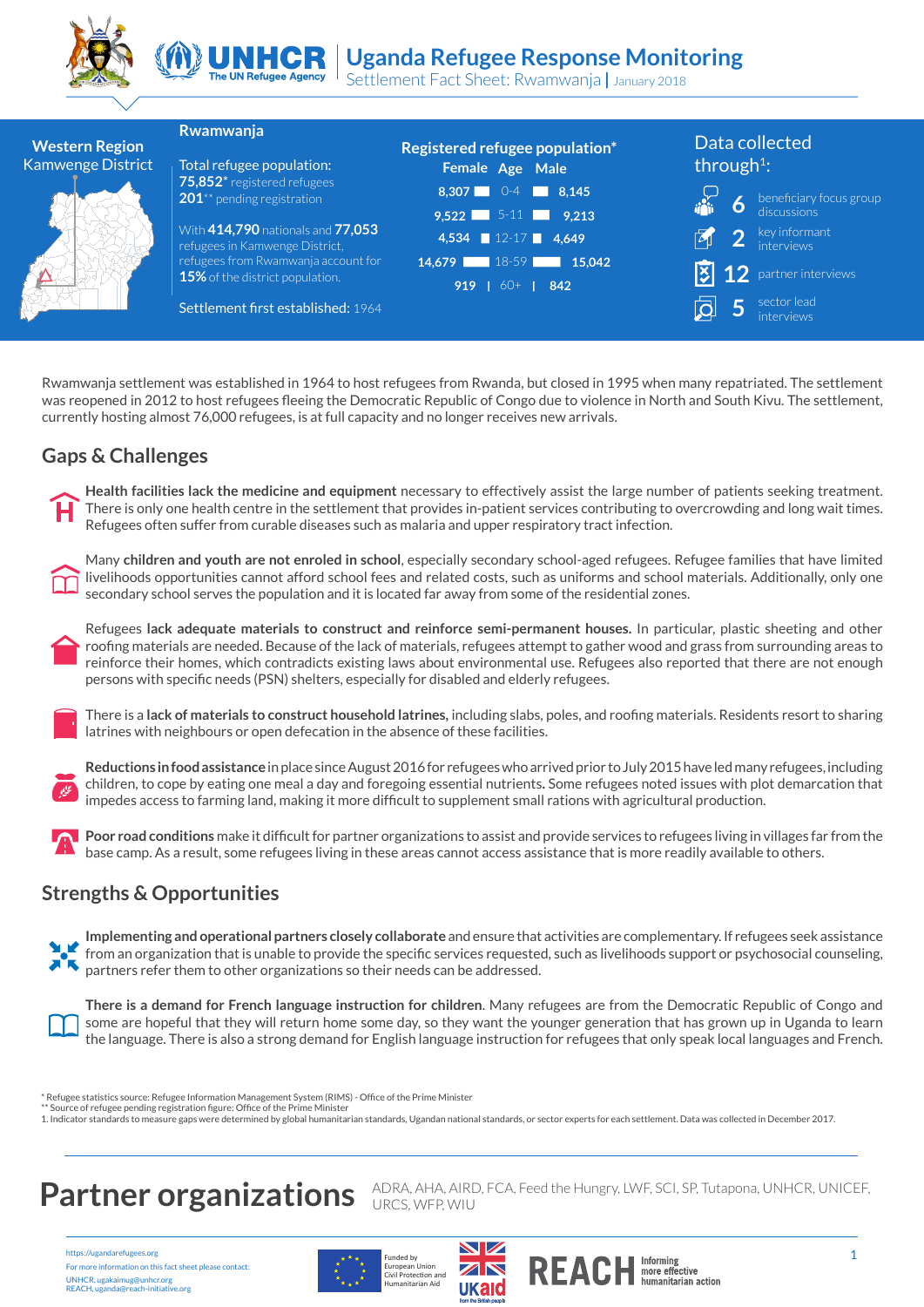**Uganda Refugee Response Monitoring**

Settlement Fact Sheet: Rwamwanja **|** January 2018



UNHCR, ugakaimug@unhcr.org REACH, uganda@reach-initiative.org

### European Union<br>Civil Protection and<br>Humanitarian Aid